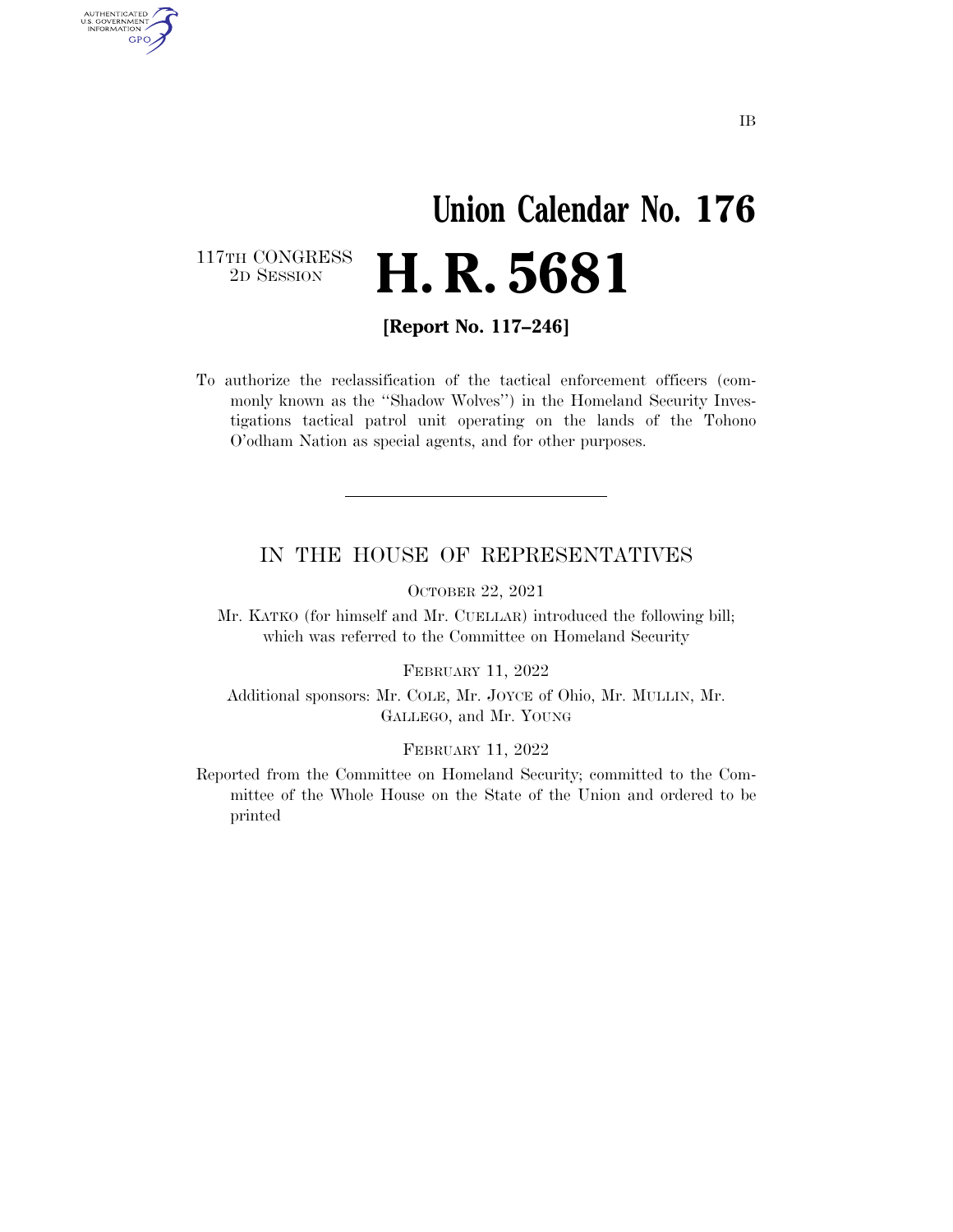### **A BILL**

2

To authorize the reclassification of the tactical enforcement officers (commonly known as the ''Shadow Wolves'') in the Homeland Security Investigations tactical patrol unit operating on the lands of the Tohono O'odham Nation as special agents, and for other purposes.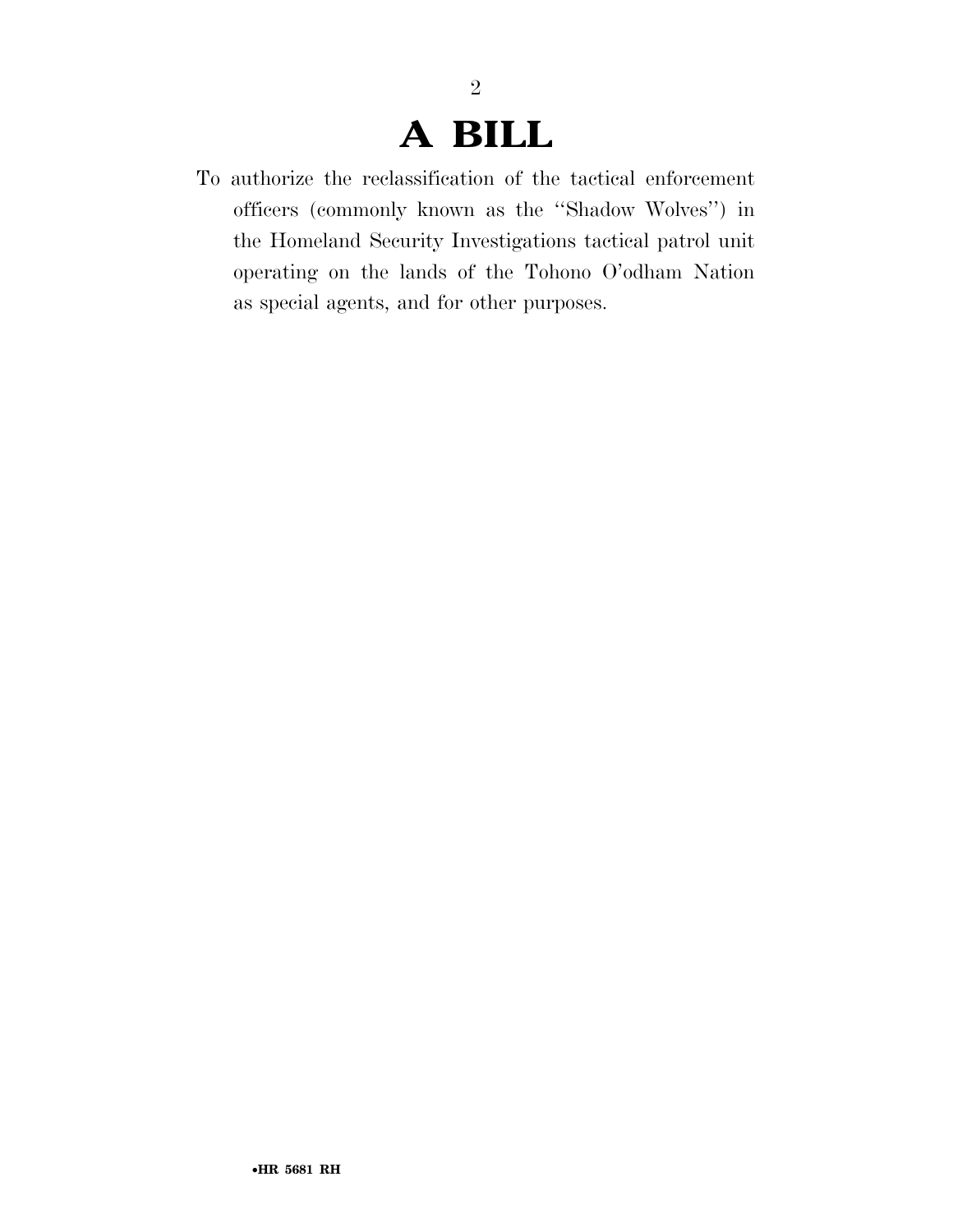*tives of the United States of America in Congress assembled,*  **SECTION 1. SHORT TITLE.**  This Act may be cited as the ''Shadow Wolves En- hancement Act''. **SEC. 2. RECLASSIFICATION OF SHADOW WOLVES AS GS– 1811 SPECIAL AGENTS.**  The Director of U.S. Immigration and Customs En- forcement is authorized— (1) to reclassify the GS–1801 tactical enforce- ment officers (commonly known as ''Shadow Wolves'') assigned to the Homeland Security Inves- tigations tactical patrol unit operating on the lands of the Tohono O'odham Nation, as of the date of the enactment of this Act, as GS–1811 special agents, upon the successful completion of— (A) the Federal Law Enforcement Train- ing Center's Criminal Investigator Training Program; and (B)(i) Customs Basic Enforcement School, 21 if the officer was hired before March 2003; or 22 (ii) U.S. Immigration and Customs En- forcement Homeland Security Investigations Special Agent Training, if the officer was hired

25 during or after March 2003;

•**HR 5681 RH**

*Be it enacted by the Senate and House of Representa-*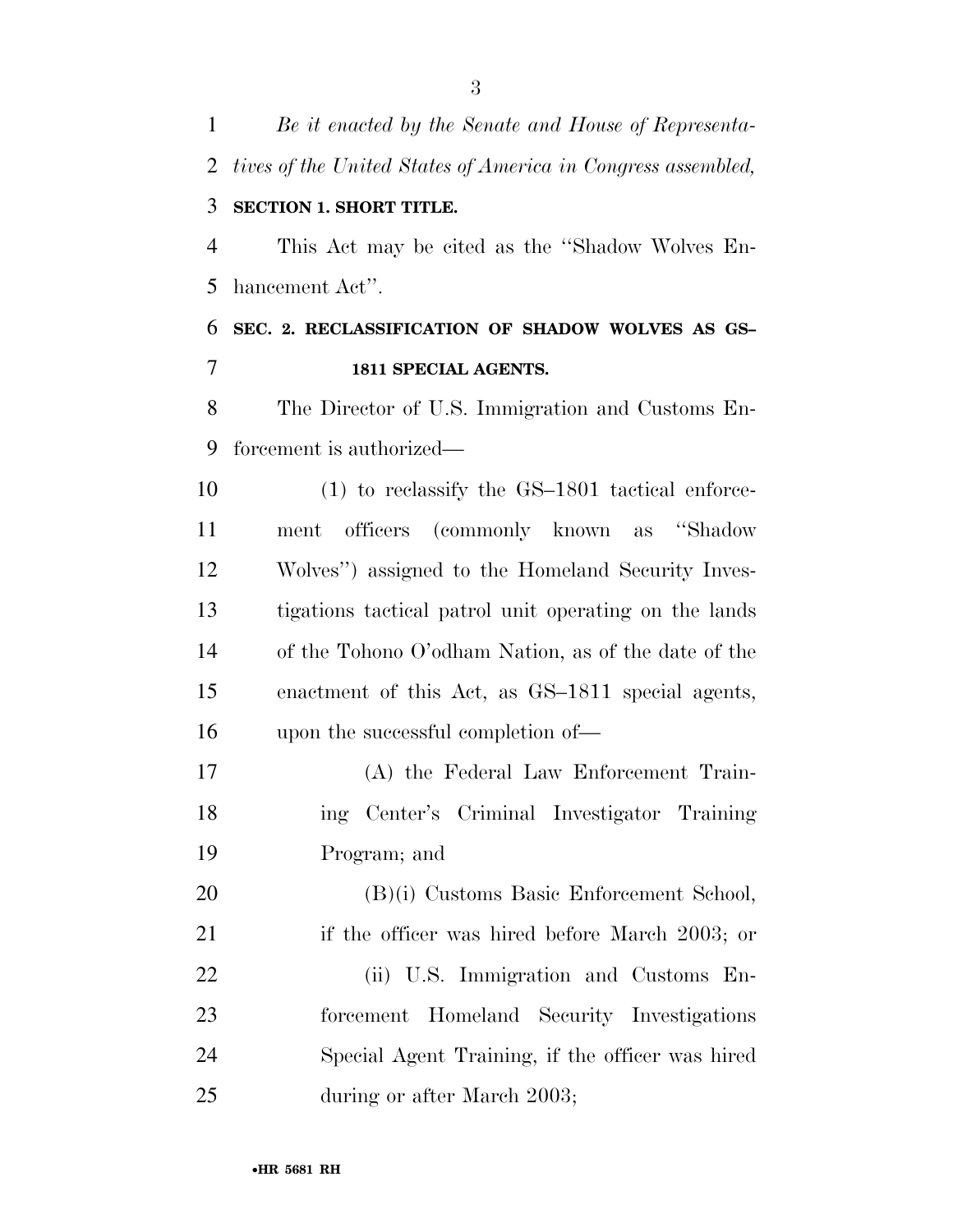(2) to classify any Shadow Wolves who are as- signed to the unit referred to in paragraph (1) after such date of enactment as GS–1811 special agents upon the successful completion of the training de-scribed in paragraph (1); and

 (3) to classify as GS–1811 special agents upon the successful completion of the training described in paragraph (1) any Shadow Wolves who are hired as part of a comparable unit (regardless of location) es- tablished after such date of enactment with the ap-proval and consent of the appropriate Indian tribe.

#### **SEC. 3. EXPANSION OF SHADOW WOLVES PROGRAM.**

 Not later than 90 days after the date of the enact- ment of this Act, the Secretary of Homeland Security shall submit to the Comptroller General of the United States, the Committee on Homeland Security and Governmental Affairs of the Senate, and the Committee on Homeland Security of the House of Representatives a strategy for—

(1) retaining existing Shadow Wolves;

(2) recruiting new Shadow Wolves; and

 (3) expanding comparable units referred to in section 2(3) to appropriate areas near the inter- national border between the United States and Can-ada or the international border between the United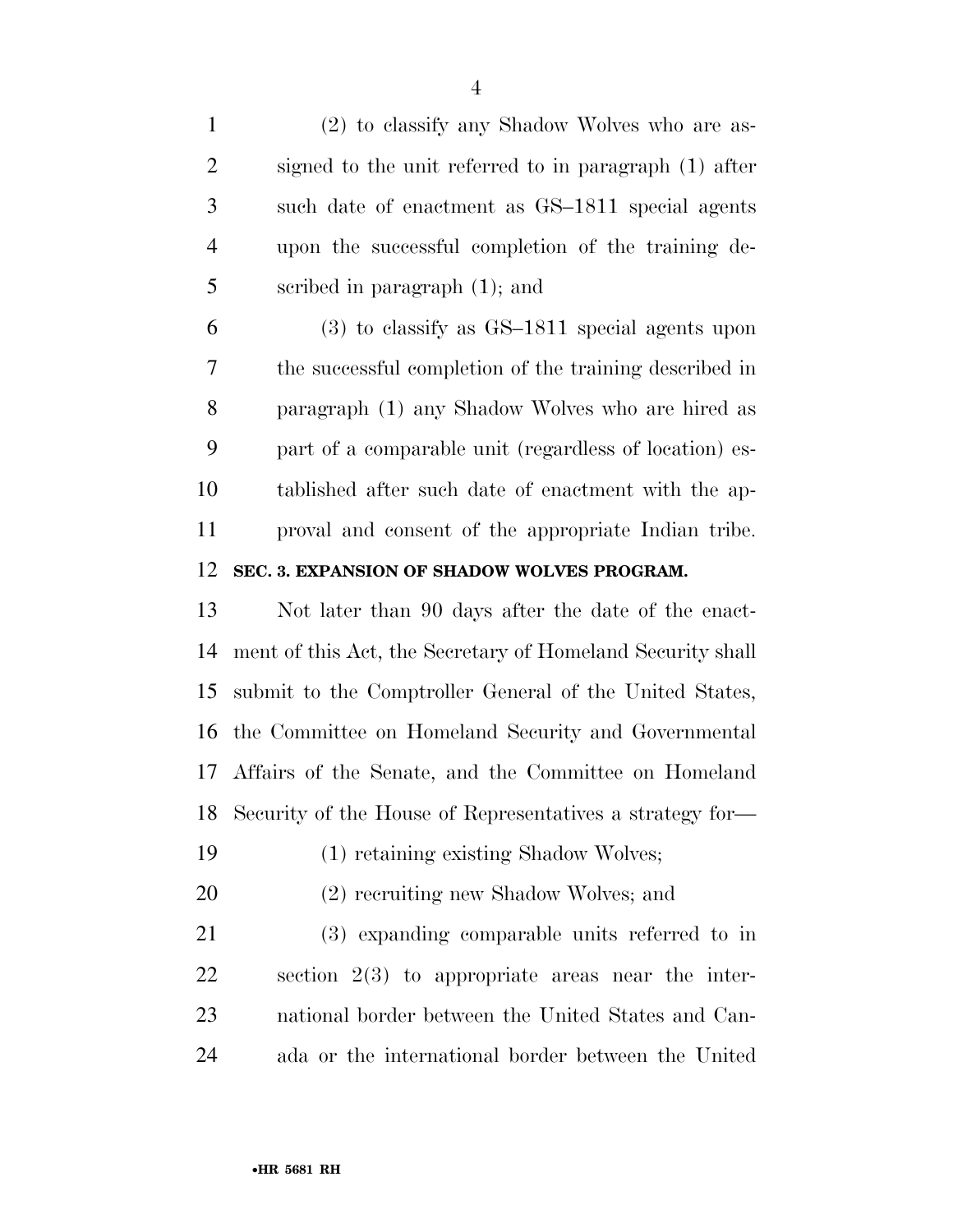States and Mexico, with the approval and consent of the appropriate Indian tribe.

#### **SEC. 4. GAO REPORT.**

 Not later than 1 year after receiving the strategy re- quired under section 3 and annually thereafter for the fol- lowing two years, the Comptroller General of the United States shall submit to the Committee on Homeland Secu- rity and Governmental Affairs of the Senate and the Com- mittee on Homeland Security of the House of Representa-tives—

- (1) an assessment of the effectiveness of such strategy; and
- (2) any recommendations for improvements to the strategy that the Comptroller General deter-mines to be appropriate.